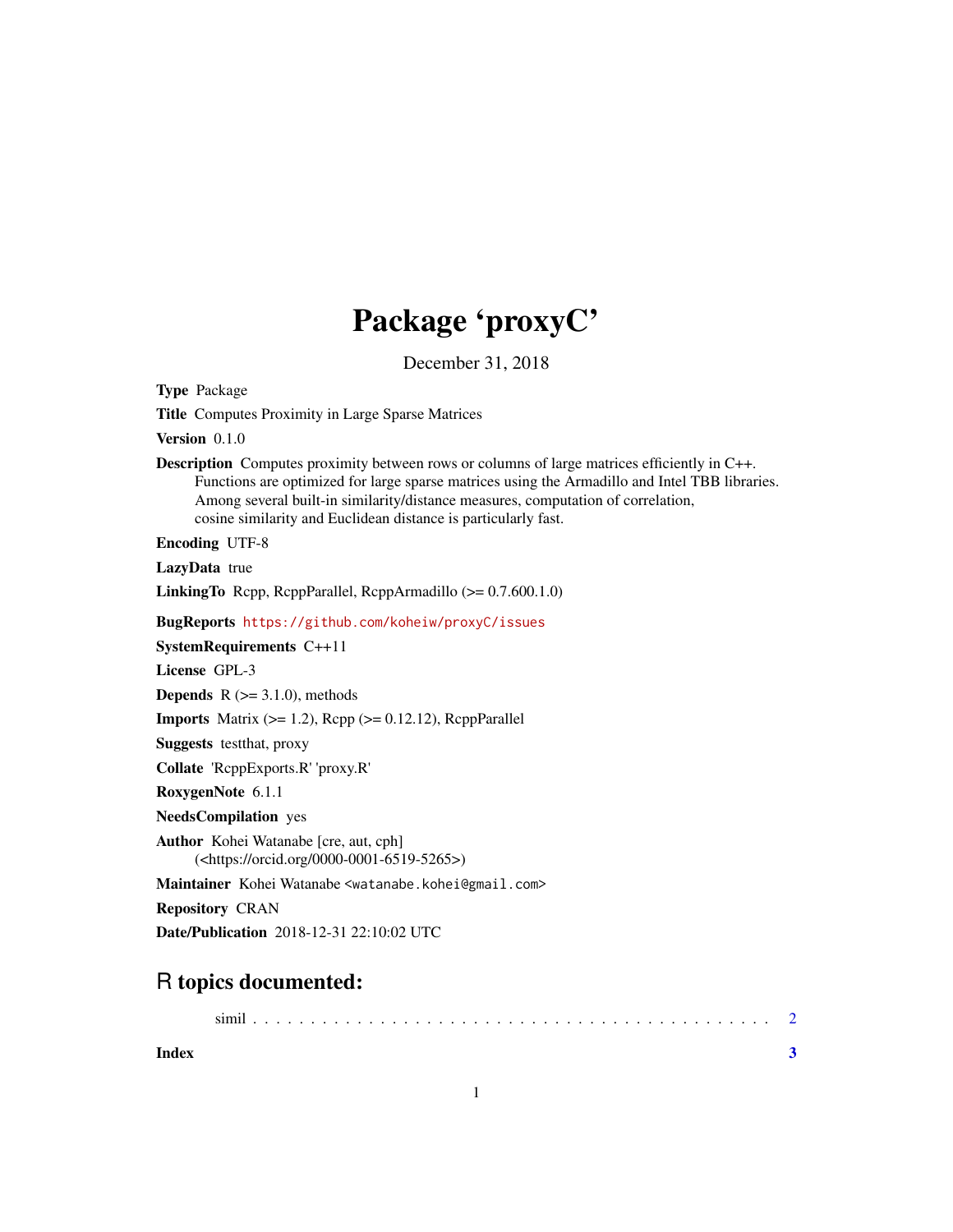<span id="page-1-0"></span>simil *Compute similiarty/distance between raws or columns of large matri-*

#### Description

Fast similarity/distance computation function for large sparse matrices. You can floor small similairty value to to save computation time and storage space by an arbitrary threashold (min\_simil) or rank (rank). Please increase the numbner of threads for better perfromance using [setThreadOptions](#page-0-0).

#### Usage

```
simil(x, y = NULL, margin = 1, method = c("cosine", "correlation","jaccard", "ejaccard", "dice", "edice", "hamman", "simple matching",
  "faith"), min_simil = NULL, rank = NULL)
dist(x, y = NULL, margin = 1, method = c("euclidean", "chisquared",
  "hamming", "kullback", "manhattan", "maximum", "canberra", "minkowski"),
 p = 2
```
#### Arguments

| x         | a matrix or Matrix object                                                                                      |
|-----------|----------------------------------------------------------------------------------------------------------------|
| У         | if a matrix or Matrix object is provided, proximity between documents or fea-<br>tures in x and y is computed. |
| margin    | integer indicating margin of similiarty/distance computation. 1 indicates rows<br>or 2 indicates columns.      |
| method    | method to compute similarity or distance                                                                       |
| min_simil | the minimum similiarty value to be recoded.                                                                    |
| rank      | an integer value specifying top-n most similiarty values to be recorded.                                       |
| p         | weight for minkowski distance                                                                                  |
|           |                                                                                                                |

#### Examples

```
mt <- Matrix::rsparsematrix(100, 100, 0.01)
simil(mt, method = "cosine")[1:5, 1:5]mt <- Matrix::rsparsematrix(100, 100, 0.01)
dist(mt, method = "euclidean")[1:5, 1:5]
```
*ces*